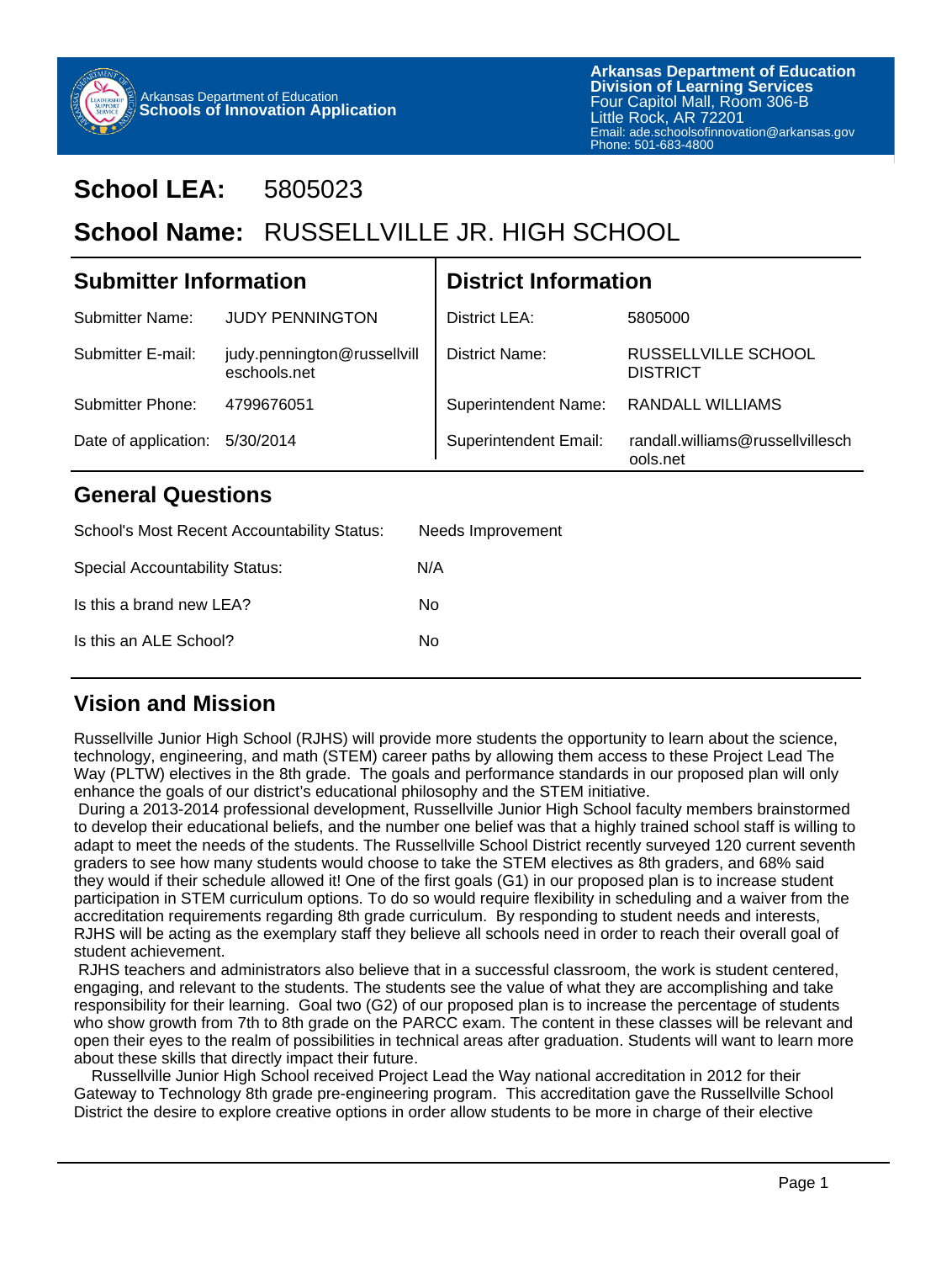

Arkansas Department of Education **Schools of Innovation Application**

**Arkansas Department of Education** Email: ade.schoolsofinnovation@arkansas.gov **Division of Learning Services** Four Capitol Mall, Room 306-B Little Rock, AR 72201 Phone: 501-683-4800

courses even in the 8th grade. If more students are exposed to the STEM elective options early on, they are more likely to continue on the Pathway to Engineering track starting in the 9th grade.

 RJHS strongly believes that schools should teach all students skills, work ethic, citizenship, and relevant content. This statement aligns with what ACE Director William Walker said regarding education in Arkansas, "We have a moral obligation to all of our students – not just the top 5 of 10 percent – to offer the STEM skills that will be required in every 21st-century career." These electives are not just fun and exciting; they are the future for our students and community, and it is our duty to provide them access to that education. We are to train students for their future, not our past.

 Lastly, RJHS believes that a quality instructional program builds the creative process and is real world applicable for students. The staff strives to meet the needs of all students, and they want to make data driven decisions. Goal #1 of our proposed plan is to increase student participation in STEM curriculum options, and we are basing that goal off of students' feedback. Students have signed up for these courses, and the school staff has been unable to fulfill several requests due to scheduling conflicts with the accreditation requirements for 8th graders. Governor Beebe has said that the STEM effort is to educate more K-12 students in those fields that will "need the most qualified workers and have the most potential for expanding our state's economy." RJHS wants to rise to this challenge and begin educating more students in the STEM careers that will prepare them for their future.

 The vision of Russellville Junior High School is to create a safe learning environment that promotes quality teaching, a great school culture, and a high level of student achievement. The mission is educating every student every day, whatever it takes. To remain true to that mission statement, RJHS has to show how they are truly reaching every student, not just the ones who can fit that learning in their schedule. Taking these courses will only raise the level of student achievement as students problem solve and work through challenging, project-based scenarios that mimic the real world.

 Russellville School District's vision is to educate, equip, and empower all students to be productive, contributing members of their school, their community, and their world. There is no better way to meet this vision than to give more students the opportunity to learn how to become contributing members of their future and our society. If RJHS does not hook students into the STEM field early in their academic careers, they might miss that calling completely, simply because they couldn't fit these courses into their busy schedules. RSD will not accept that logistics are why students are not learning about their exciting, evolving, and innovative future. Furthermore, RSD offers more intensive STEM electives (Pathwise to Engineering) beginning in the 9th grade, and RJHS wants to continue to build that program by supplying more interested students who will complete the engineering pathway all the way through high school. RJHS needs to become a strong feeder school for Russellville High School – so that our district's commitment to STEM is fulfilled to its maximum potential.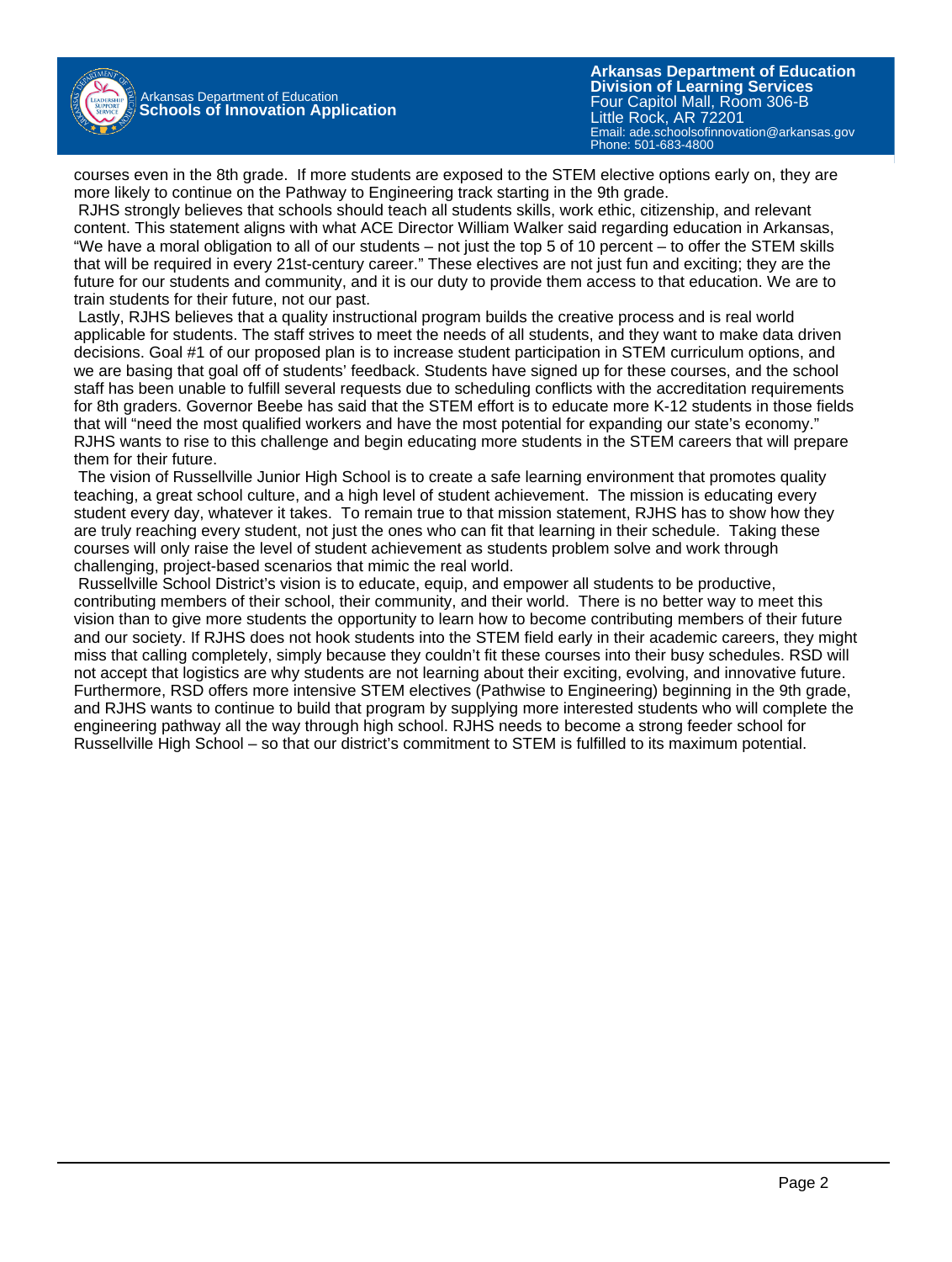

### **Goals and Performance Targets**

| Goal           | <b>Goal Description</b>                                                                                                                                                      | <b>Goal Assessment</b>                                                                                                                                                                                                                                                                                                                                                                                                                                                                   |
|----------------|------------------------------------------------------------------------------------------------------------------------------------------------------------------------------|------------------------------------------------------------------------------------------------------------------------------------------------------------------------------------------------------------------------------------------------------------------------------------------------------------------------------------------------------------------------------------------------------------------------------------------------------------------------------------------|
| 1              | Goal #1 is to increase the number of<br>students enrolled in the 8th grade STEM<br>courses because of its high rigor,<br>practicality, and interest level.                   | RJHS will double the number of students<br>enrolled in the 8th grade STEM courses over the<br>next four years, using<br>2013-2014 enrollment numbers as the baseline.<br>- RSD will also chart student<br>enrollment in all STEM electives grades 9-12 over<br>the next 4 years to see determine if students are<br>remaining in<br>the STEM electives once they begin in 8th grade.                                                                                                     |
| $\overline{2}$ | Goal #2 is to improve student performance<br>as evidenced by a higher percentage of<br>students reaching growth because of their<br>enrollment in STEM classes in 8th grade. | A baseline for student growth will be established<br>using the 2015 PARCC seventh-grade math<br>growth scores. Beginning with the 2016 PARCC<br>assessment, eighth-grade math growth scores for<br>students attending STEM elective classes will be<br>compared to scores for students not attending<br>STEM elective classes. Scores will be charted<br>and compared each year. A higher percentage of<br>students enrolled in STEM electives will meet<br>their math growth benchmark. |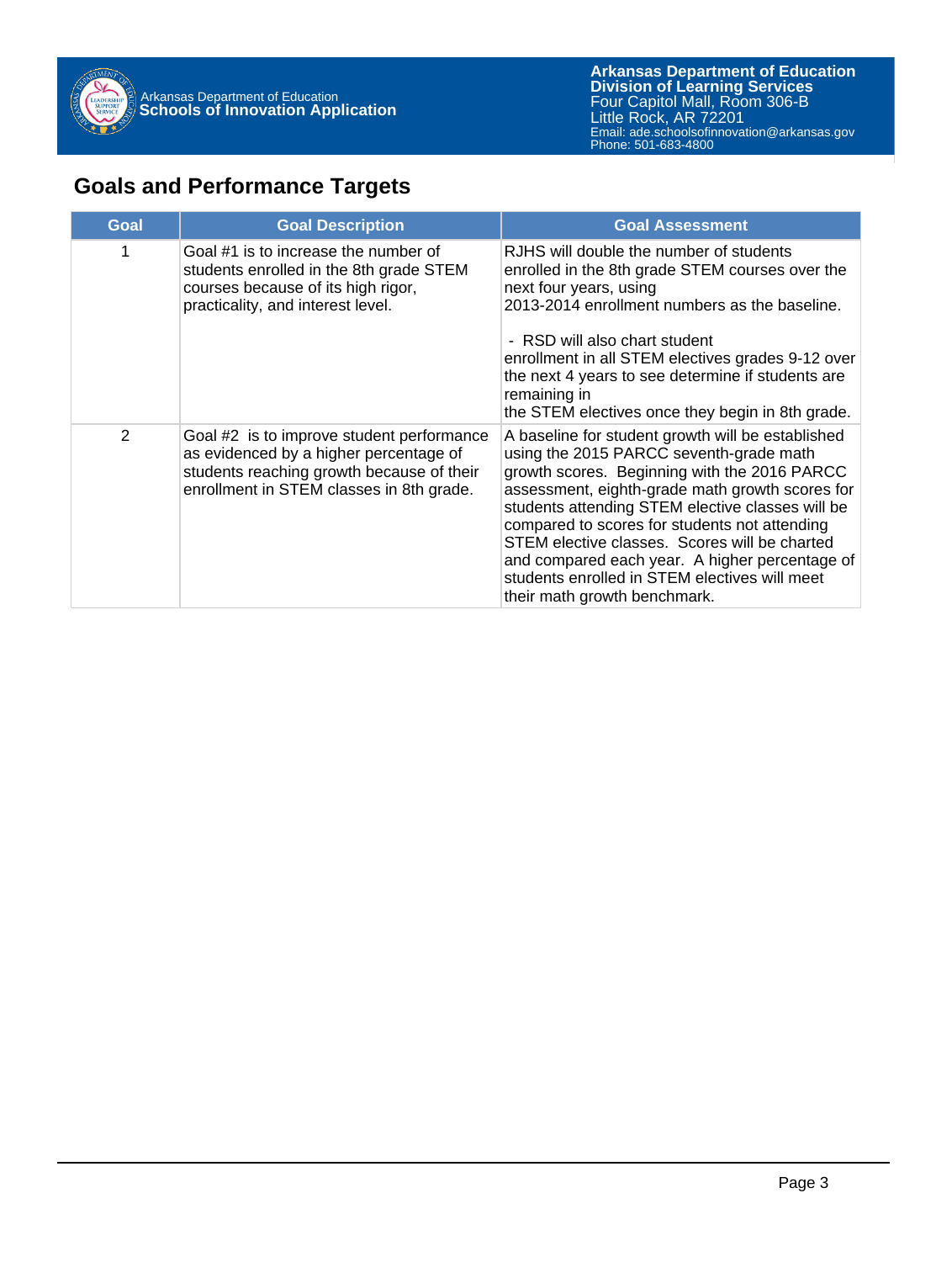

### **Requested Waivers**

| <b>Code section, Rule, or Local</b><br><b>Policy</b>                                                                                                                                                                                                                                                                                                                                                                                                        | <b>Goal</b> | <b>Rationale</b>                                                                                                                                                                                                                                                                                                                                                                                                                                                                                                                                                                                                                                                                                                                                                                                                                                                                                                                                                                                                                                                                                                                                                                                                                                                                                                                                                                                                                                                                                                                                                                                                                                                                                                                                                                                                                                                                                                                                                                                                                                                                                                                                                                                                                                                                                                                                                                                                                                                                                                                                                                                                                                                                                                                                                                                               |
|-------------------------------------------------------------------------------------------------------------------------------------------------------------------------------------------------------------------------------------------------------------------------------------------------------------------------------------------------------------------------------------------------------------------------------------------------------------|-------------|----------------------------------------------------------------------------------------------------------------------------------------------------------------------------------------------------------------------------------------------------------------------------------------------------------------------------------------------------------------------------------------------------------------------------------------------------------------------------------------------------------------------------------------------------------------------------------------------------------------------------------------------------------------------------------------------------------------------------------------------------------------------------------------------------------------------------------------------------------------------------------------------------------------------------------------------------------------------------------------------------------------------------------------------------------------------------------------------------------------------------------------------------------------------------------------------------------------------------------------------------------------------------------------------------------------------------------------------------------------------------------------------------------------------------------------------------------------------------------------------------------------------------------------------------------------------------------------------------------------------------------------------------------------------------------------------------------------------------------------------------------------------------------------------------------------------------------------------------------------------------------------------------------------------------------------------------------------------------------------------------------------------------------------------------------------------------------------------------------------------------------------------------------------------------------------------------------------------------------------------------------------------------------------------------------------------------------------------------------------------------------------------------------------------------------------------------------------------------------------------------------------------------------------------------------------------------------------------------------------------------------------------------------------------------------------------------------------------------------------------------------------------------------------------------------------|
| <b>Russellville School District requests</b><br>a waiver from the standards of<br>accreditation 9.03.3.5 Physical<br>Education, 9.03.3.6 Fine Arts, and<br>9.03.3.9 Career and Technical<br>Education (Career Development),<br>requirements in 8th grade, for those<br>8th grade students who wish to<br>enroll in the STEM electives offered<br>instead (design and modeling,<br>automation and robotics, magic of<br>electrons, & science of technology). | 1           | Increasingly, business leaders, educators, industry<br>experts, and others are rallying around the importance of<br>science, technology, engineering, and mathematics<br>(STEM) in education. This is a key issue for K-12<br>education and it's a requirement to create the kind of<br>workforce our country needs. If the United States is to<br>maintain its economic power, then we will need a STEM-<br>educated workforce that can meet the demands of<br>business in an increasingly complex and technology-<br>driven economy. In fact, a study by Georgetown University<br>Center on Education and the Workforce shows that by<br>2018, 8 million jobs in the U.S. economy will require a<br>college degree in STEM. (U.S. News and World Report<br>http://www.usnews.com/news/articles/2011/08/29/stem-<br>education--its-elementary)<br>In August, 2011, Governor Mike Beebe and his Workforce<br>Cabinet announced a pilot program - STEM Works -<br>focused on Science, Technology, Engineering, and Math<br>(STEM) education in high schools and universities, so that<br>the state's workforce will be able to meet the escalating<br>demand for employees in high-tech fields. STEM Works<br>specifically seeks to overhaul the ways in which Arkansas<br>high school students receive STEM education and to<br>increase the number of well-qualified STEM teachers.<br>Russellville Junior High is an "advanced school for the<br>Stem Works Project" but is unable to fully implement the<br>STEM initiative because of Standards of Accreditation<br>restrictions or mandates.<br>Russellville Junior High School students have 7 periods in<br>8th grade. They are currently required to take the 4 core<br>subjects (math, English, science, and history), PE or<br>athletics, fine arts, and career development. RJHS<br>currently offers Career Development (course code<br>399280) for one semester followed by art (course code<br>388510) for a semester, that all 8th graders are enrolled in.<br>RJHS received a PLTW grant to teach design and<br>modeling, automation and robotics, magic of electrons,<br>and science of technology in the 8th grade. RJHS would<br>like to offer more students the opportunity to take these<br>STEM electives. Students interested in STEM classes are<br>unable to do pursue that interest if they are enrolled in two<br>electives already, such as band and athletics.<br>If students are in band/choir and athletics, they cannot<br>take a STEM elective due to the career development<br>requirement in 8th grade. Currently, there are 79 students<br>in both band/choir and athletics who are not allowed to<br>pursue STEM options due to the 8th grade requirements.<br>In the 8th grade, students are still not sure which area of |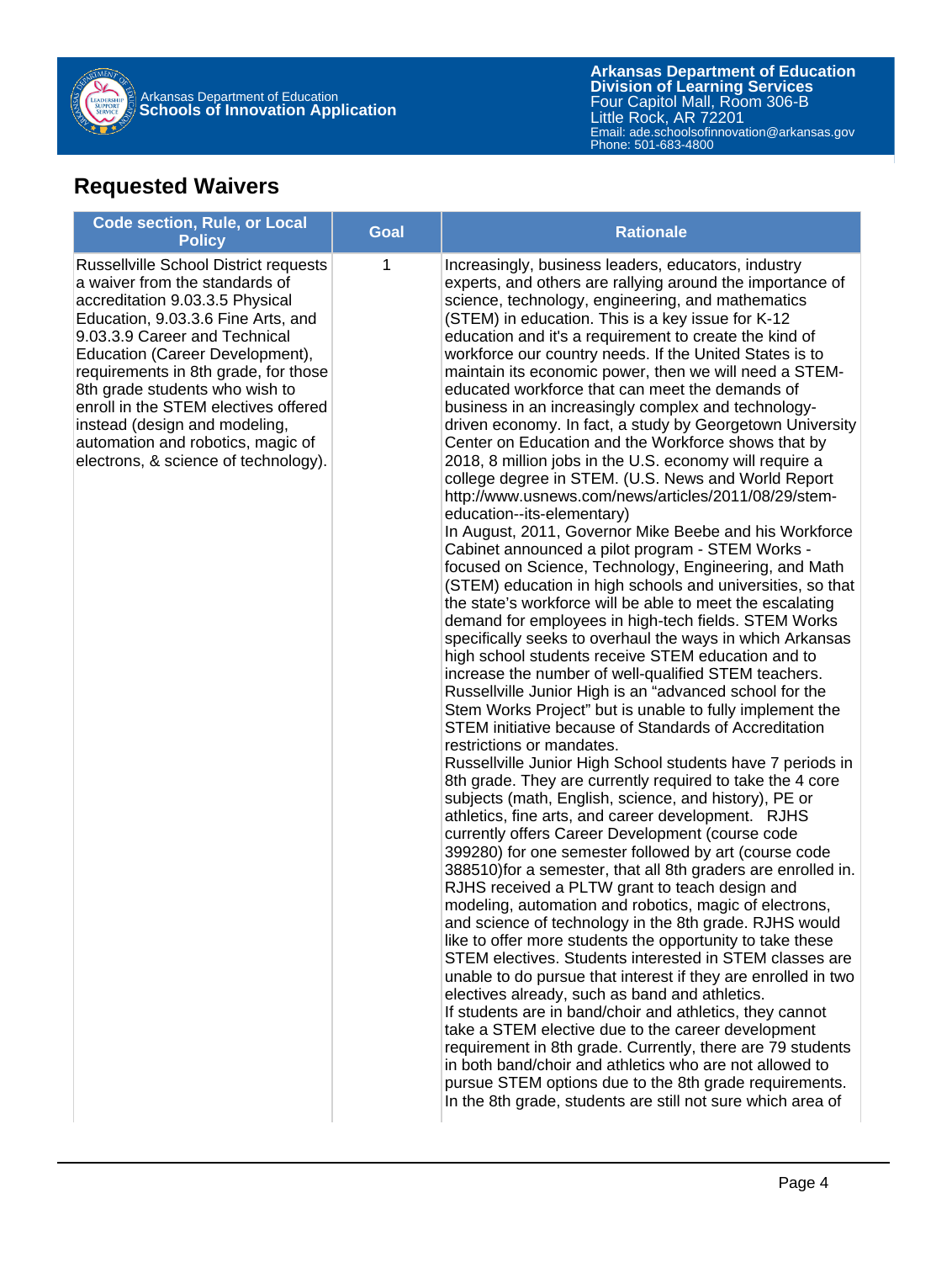

**Arkansas Department of Education** Email: ade.schoolsofinnovation@arkansas.gov Phone: 501-683-4800**Division of Learning Services** Four Capitol Mall, Room 306-B Little Rock, AR 72201

academics and extracurricular activities suit them best and are trying to explore them all. RJHS is fortunate to have many choices to offer students but would like to increase the number of students who could benefit from the STEM electives. RJHS would incorporate aspects of the career education curriculum into the STEM courses by requiring students to take the Kuder assessment online that is normally taken through Career Development. The STEM classes also incorporate career curriculum and will have community members in STEM fields speak to the students about future career paths. The STEM classes, design and modeling, automation and robotics, magic of electrons, & science of technology, take place physically in both a classroom and computer lab. So, students will still be exposed to computer technology they would normally get in career development as well as advanced technical skills. Math, science, and technology are not the only subjects taught in engineering- other subjects are taught in the midst of PLTW classes. You cannot teach technical sketching and drafting and product design without the incorporation of art concepts. Everything from proportion and scale to perspective sketching must be learned and understood by the students in order for them to advance in their PLTW journey. RJHS requests a waiver from 9.03.3.5 Physical Education, 9.03.3.6 Fine Arts, and 9.03.3.9 Career and Technical Education (Career Development), for 8th grade students who will enroll in the STEM electives. Having the option for some students to pursue STEM courses in the eighth grade rather than taking these courses could set these students on an academic path to STEM careers.